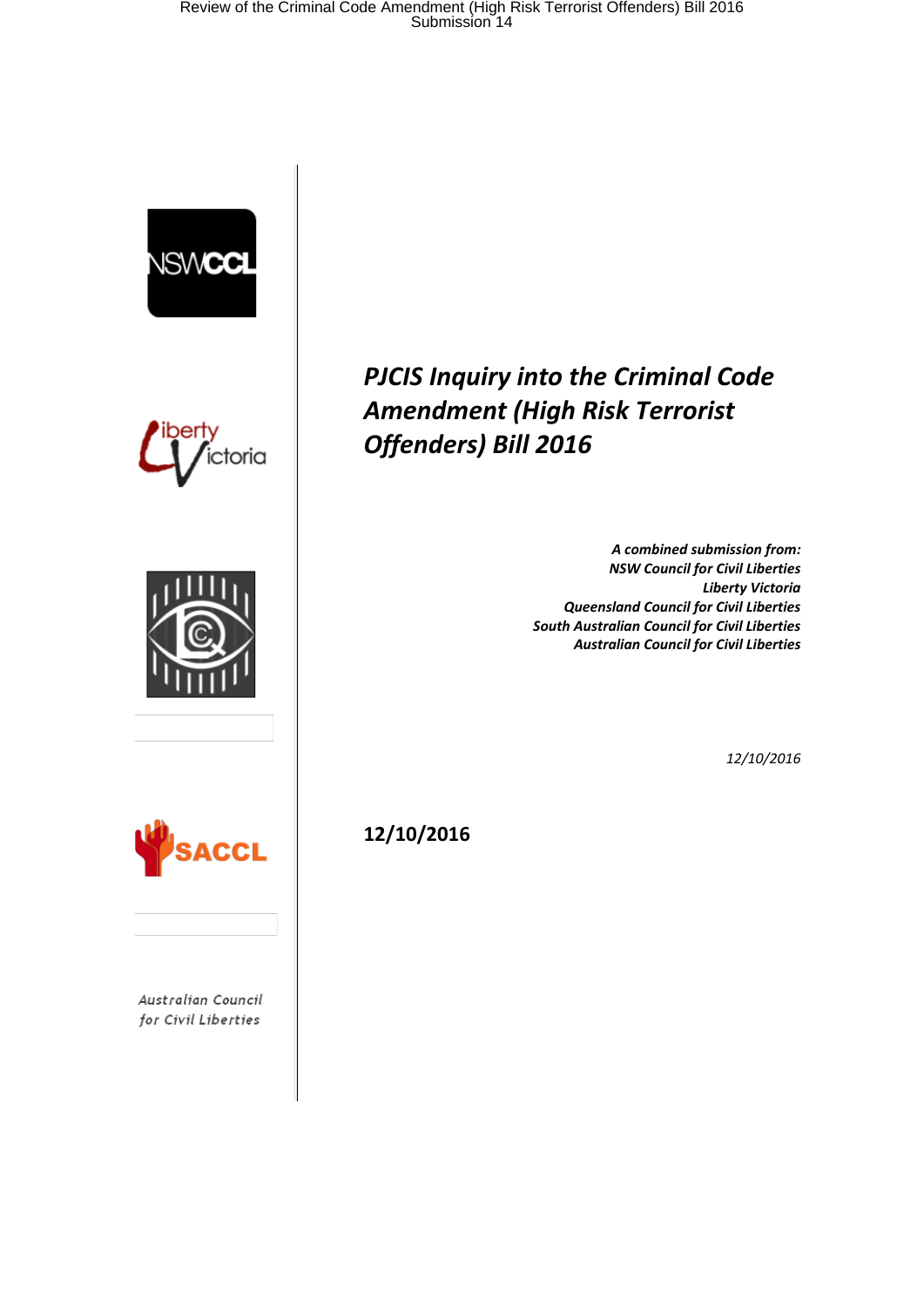# **Joint CCLS Submission to PJCIS on the Criminal Code Amendment (High Risk Terrorist Offenders) Bill 2016**

- 1. The councils for civil liberties across Australia (New South Wales Council for Civil Liberties, Liberty Victoria, Queensland Council for Civil Liberties, South Australia Council for Civil Liberties and the Australian Council for Civil Liberties) – (the CCLs) - are grateful for the opportunity to make this submission to the inquiry by the Parliamentary Joint Committee on Intelligence and Security (PJCIS) into the Criminal Code Amendment (High Risk Terrorist Offenders) Bill 2016 (the Bill).
- 2. The CCLs have collaborated on this submission because of the significance of the Bill's impact on fundamental rights and liberties and longstanding principles underpinning the rule of law in Australia should it become law. This is particularly so as we oppose this Bill although we are well aware that it is highly likely it will be passed by Parliament in its current or similar form. In this context it is useful to bring our collective expertise together both to test our respective views and to develop a robust articulation of them.

## **Context in relation to post-sentence preventative detention laws**

- 3. The CCLs have engaged with the arguments around preventative justice issues since the 1990s including the legislative trend to impose detention and other constraints on persons without charge or conviction for any offence. These laws raise serious issues in relation to the right to freedom from arbitrary detention and long established common law understandings relating to the right to a fair trial and due process as well as the role of the judiciary in our justice system.
- 4. In the mid-1990s the NSW Government passed legislation to impose post sentence continuing detention on an individual offender who had been convicted of the manslaughter of his wife. He had written threatening letters to members of his wife's family. This law was challenged by the offender and struck down by the High Court.  $1$
- 5. Queensland in 2003 legislated for a post-sentence regime targeted at a class of offenders serious sex offenders. It provided for either a preventative detention or supervision order to be made if the Court was satisfied to a high degree of probability that the offender posed a 'serious danger to the community' and there was an 'unacceptable risk ' the offender will commit a serious sex offence when released.<sup>2</sup>
- 6. In 2004 there was a High Court challenge to this law. The High Court dismissed the challenge and upheld the validity of the law. While the judgement opened the door for similar legislation, it was not unanimous. Kirby J strongly dissented.
- 7. In his dissenting view Kirby J issued a prescient warning:

*As framed, the Act is invalid. It sets a very bad example, which, unless stopped in its tracks, will expand to endanger freedoms protected by the Constitution.<sup>3</sup>*

8. The example was followed. As a recent article noted:

<sup>1</sup> **Kable** v Director of Public Prosecutions (NSW) (1996) 189 CLR 51; 138 ALR 577; [1996] HCA 24

<sup>&</sup>lt;sup>2</sup> Dangerous Prisoners (Sexual Offenders) Act 2003.

<sup>3</sup> *Fardon v Attorney General for the State of Queensland* (2004) 223 CLR 575 [126]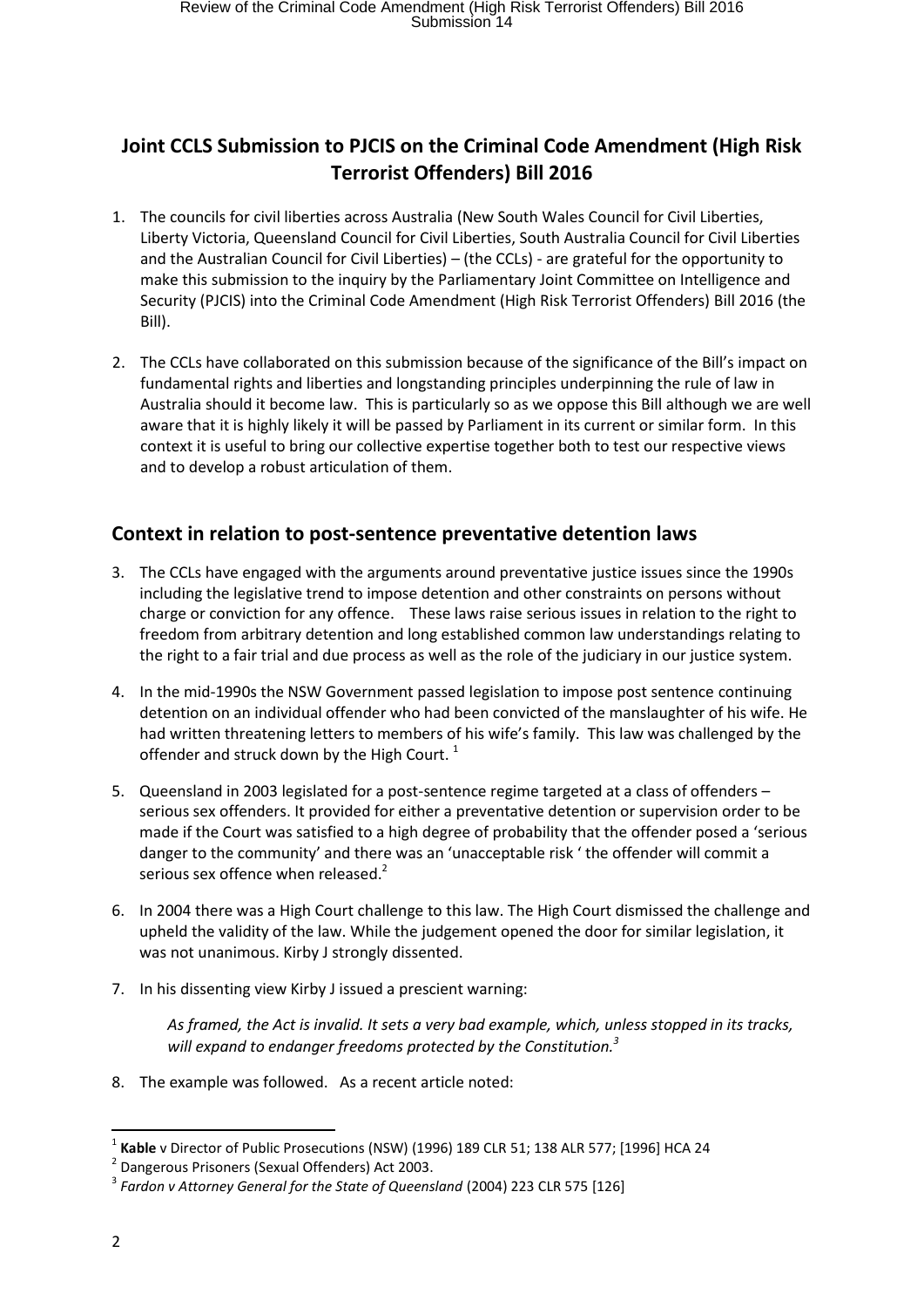*"Following the High Court decision, Victoria, Western Australia, NSW, the Northern Territory and South Australia each introduced serious sex offender post-sentence regimes. In 2013, NSW became the first Australian jurisdiction to extend its legislative scheme to high-risk, violent offenders. South Australia followed in 2015."<sup>4</sup>*

- 9. These laws constitute one disturbing dimension/thread in the overall deeply disturbing trendparticularly post 9/11- for the rapid proliferation of laws which breach fundamental liberties and rights. These are justified initially as exceptional laws for a specific purpose.. However once a precedent is set and/or the laws have been in place for some time, they become the norm and their application expanded. The CCLs regard this as a dangerous trend.<sup>5</sup>
- 10. In this instance the ambit has extended from serious sex offenders to violent offenders and terrorists. One cannot confidently assume these categories will not expand in the future nor that their application won't capture many offenders rather than the 'exceptional' few.
- 11. Nonetheless the current reality is that the High Court has validated the Queensland precedent, COAG has endorsed this CDO proposal as part of a nationally consistent counter-terrorism/ national security framework. This Bill appears to have bipartisan support within Parliament.
- 12. The High Court validation reflects the fact that Australia's constitution is largely silent on human rights and we do not have the alternative safeguards of a Bill or Charter of Human Rights. The protections theoretically afforded by our obligations under the ICCP are weak in practice and regularly flouted in our laws. As noted below in this submission, aspects of *The Statement of Compatibility with Human Rights* in relation to this Bill consist of little more than assertion – in the face of clear evidence to the contrary- that controversial provisions are compliant.

It is this context which has led the Australian Human Rights Commissioner to pose an increasingly legitimate question:

*'What are the options for democracy when both major parties, in government and opposition, agree upon laws that explicitly violate fundamental freedoms under the common law and breach Australia's obligations under international treaties?'<sup>6</sup>*

# **Main provisions of the Bill**

13. The Bill proposes to 'amend Part 5.3 of the Criminal Code to establish a regime for the continuing detention of high risk terrorist offenders who are found to pose an unacceptable risk to the community at the conclusion of their custodial sentence.<sup>7</sup> The object is 'to ensure the safety of and protection of the community.<sup>8</sup>'

<sup>4</sup> Tamara Tulich and Jesse Blackburn: *'The Government still needs to demonstrate that indefinite detention for terrorists is necessary*' The Conversation 14/12/2015

<sup>&</sup>lt;sup>5</sup> Most comprehensively documented in Traditional Rights and Freedoms—Encroachments by Commonwealth Laws (ALRC Report 129) March 2016

<sup>6</sup> Keynote Address By Professor Gillian Triggs President Of The AHRC To The NSWCCL Annual Dinner July 2015 <sup>7</sup> Criminal Code Amendment (High Risk Terrorist Offenders) Bill 2016 Explanatory Memorandum, par 1,p2 (HRTO Bill Ex Mem 2016**)** 

 $^8$  105A.1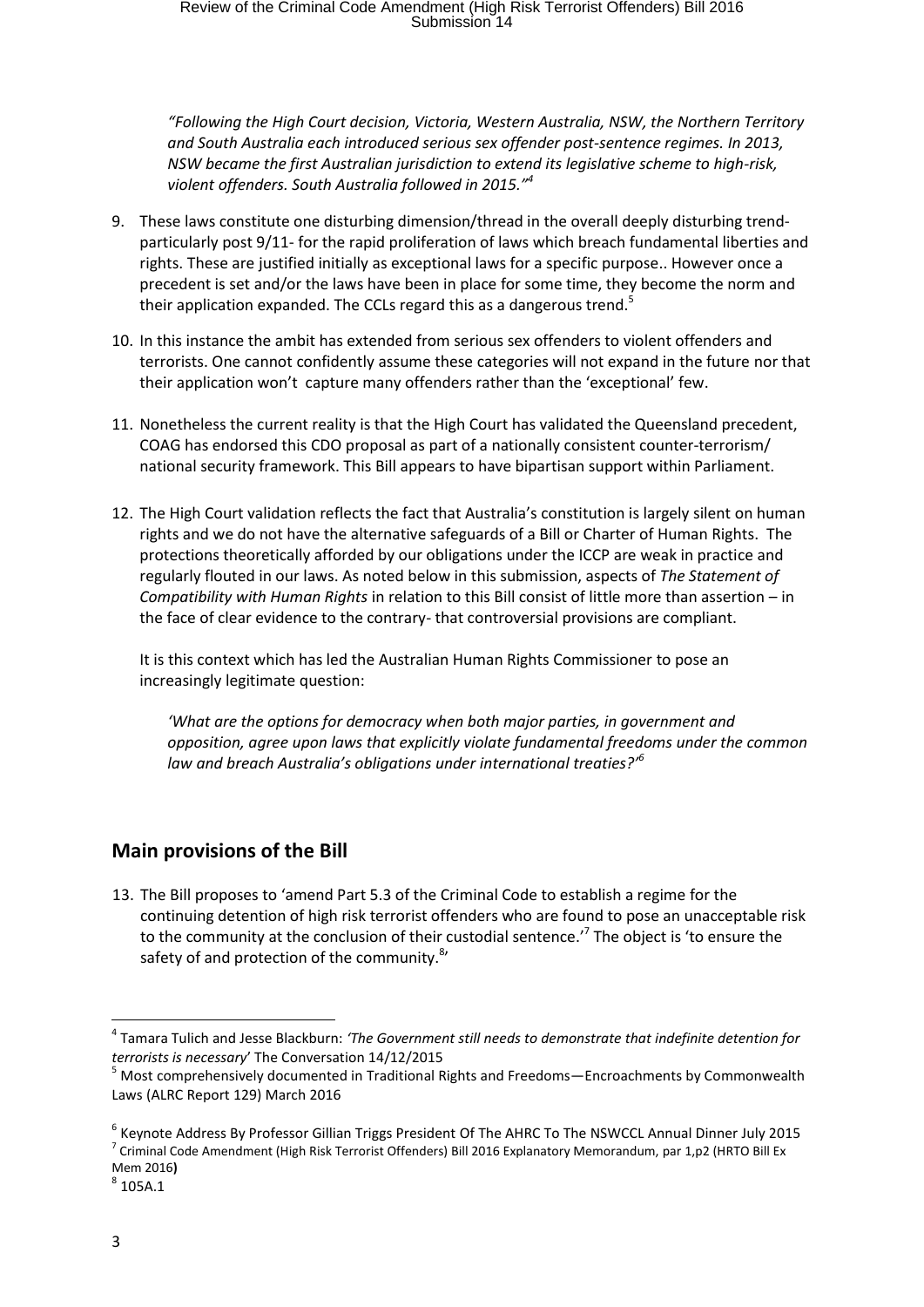- 14. A continuing detention order (CDO) can be made for a person who has been convicted of certain terrorist offences against the Criminal Code and is either serving a sentence of imprisonment for the offence or is subject to a continuing or interim detention order.<sup>9</sup>
- 15. The Bill is modelled on existing laws enabling continuing preventative detention of high risk sex offenders and/or violence offenders<sup>10</sup> in all Australian states and the Northern Territory - with the exceptions of Tasmania and the ACT.
- 16. The Attorney-General (A-G) will be able to apply to the Supreme Court of a State or Territory for a continuing detention order (CDO) to commit an eligible terrorist offender to continuing detention in a prison for a period of up to three years.<sup>11</sup> There is no limit to the number of consecutive CDOs that can be sought for the offender.<sup>12</sup> Thus it is possible for the provision to lead to indefinite further detention of an offender without further charge or conviction.
- 17. The Court can make a CDO if it:

*"is satisfied to a high degree of probability, on the basis of admissible evidence, that the offender poses an unacceptable risk of committing a serious Part 5.3 offence if the offender is released into the community*" and

"*is satisfied that there is no other less restrictive measure that would be effective in preventing the unacceptable risk'*<sup>13</sup> .

Civil evidence and procedure rules apply for CDO proceedings. <sup>14</sup>

# **CCLs position**

## **Fundamental right to liberty**

- 18. The CCLs agree that the stated object of the Bill 'to ensure the safety and protection of the community'- is one of Government's highest priorities. It is clear that the current terrorist threat to the Australian community is real and considerable. Our Governments and their agencies need adequate and effective laws, powers and resources to protect the community from terrorist acts – with the important caveat that that they do not disproportionately breach the fundamental rights and liberties that underpin our democratic values. In our view this Bill falls within this caveat.
- 19. The CCLs oppose this Bill as an unjustified and serious encroachment on the fundamental right to liberty of the person and on the rule of law
- 20. Our central and principled objection is to the concept of continued -and potentially indefinitedetention (imprisonment) of a convicted offender on the completion of his or her Court imposed sentence without charge or conviction for a new offence.

1

 $^{9}$  (105A.3)

 $10$  HRTO Bill Ex Mem 2016 para 5, p3

 $11$  (105A.5).

 $12$  (105A.7 (5) (6).

 $13 \overline{105A.7(1)}(b)(c)$ 

 $14$  105A.13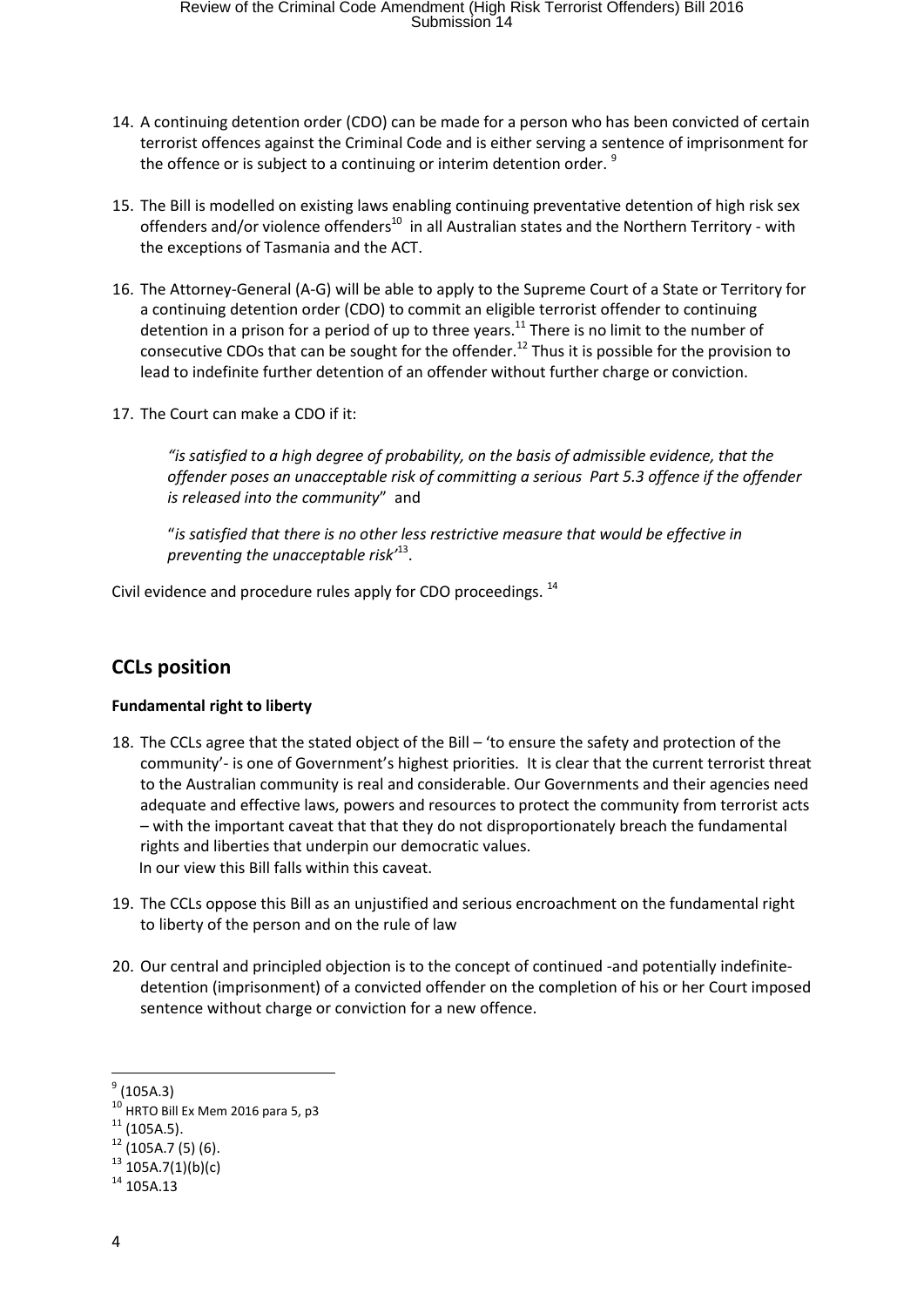- 21. This extreme penalty-deprivation of liberty potentially indefinitely- is to be imposed on the basis of an inherently unreliable risk assessment as to the likelihood of the offender committing a future serious terrorist offence. The CCLs reject this as a repugnant and dangerous proposal totally at odds with the core principles of our justice system.
- 22. Notwithstanding safeguard provisions in the Bill and the assurances in the Explanatory Memorandum<sup>15</sup>, the CDO proposal clearly breaches the right to freedom from arbitrary detention and the right to liberty of the person in Article 9 of the International Covenant on Civil and Political Rights (ICCPR).
- 23. By requiring the Court to impose mandatory detention on an offender if the application for a CDO is successful, the Bill distorts the core function of the judiciary/courts to protect citizens against arbitrary deprivation of rights and liberties by the State.
- 24. The CCLs hold to this principled objection notwithstanding the growing numbers of laws in this country which breach these freedoms. We do not accept - as is implied in the Explanatory memorandum<sup>16</sup>- that the existence of legal precedents is of itself justification for legislation which is disproportionate and unjustified.
- 25. The CCLs note the precedent setting decision of the High Court in 2004  $^{17}$  upholding the the Queensland Sex Offenders Act and appreciate the current implications of that decision. We also note the dissenting view of Kirby J in that case. The CCLs agree with his central arguments:

*Even with the procedures and criteria adopted, the Act ultimately deprives people such as the appellant of personal liberty, a most fundamental human right, on a prediction of dangerousness, based largely on the opinions of psychiatrists which can only be, at best, an educated or informed "guess'. The Act does so in circumstances, and with consequences, that represent a departure from past and present notions of the judicial function in Australia.* 

*The categories of exception to deprivations of liberty treated as non-punitive may not be closed; but they remain exceptions. They are, and should continue to be, few, fully justifiable for reasons of history or reasons of principle developed by analogy with the historical derogations from the norm. Deprivation of liberty should continue to be seen for what it is. For the person so deprived, it will usually be the worst punishment that our legal system now inflicts. In Australia, punishment, as such, is reserved to the judiciary in a case following an established breach of the law. For that the offender "can be punished [but] for nothing else".*

*Effectively, what is attempted involves the second court in reviewing, and increasing, the punishment previously imposed by the first court for precisely the same past conduct. Alternatively, it involves the second court in superimposing additional punishment on the basis that the original maximum punishment provided by law, as imposed, has later proved inadequate and that a new foundation for additional punishment, in effect retrospective, may be discovered in order to increase it. Retrospective application of new criminal offences and of additional punishment is offensive to the fundamental tenets of our law. It is also contrary to the obligations assumed by Australia under the ICCPR. It is contrary to truth and transparency in sentencing. It is destructive of the human capacity for redemption. It debases the judiciary that is required to play a part in it. <sup>18</sup>*

1

 $15$  HRTO Bill Ex Mem 2016 paras 31-38, pp7-8

<sup>&</sup>lt;sup>16</sup> HRTO Bill Ex Mem 2016 p3

<sup>17</sup> Fardon v Attorney General for the State of Queensland (2004) 223 CLR 275 (Fardon 2004)

 $18$  Fardon 2004 par 125ff.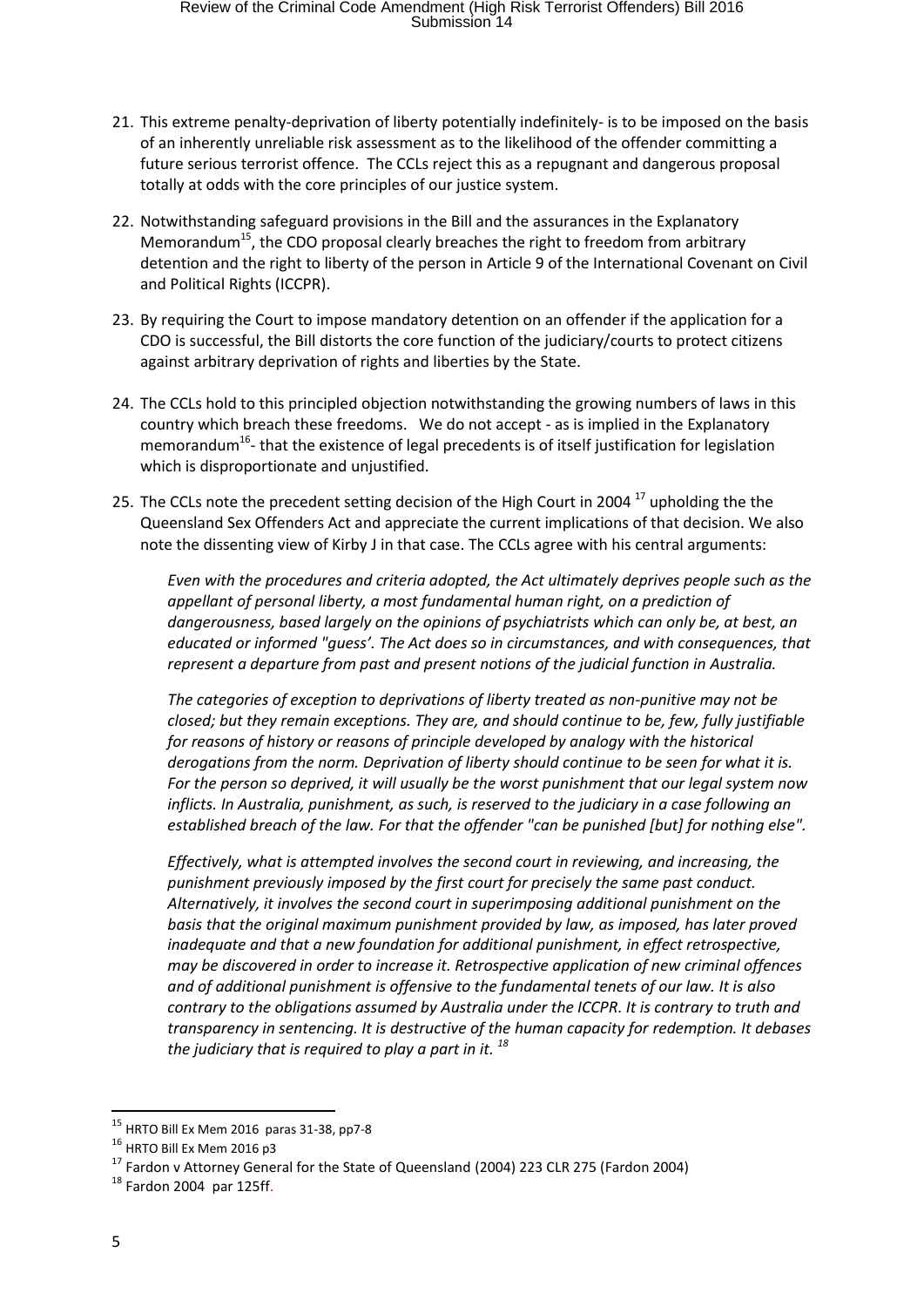26. Kirby J's dissenting views are consistent with those of other High Court judges<sup>19</sup> demonstrating there are legitimate, substantive grounds for maintaining opposition in principle to this Bill

#### **Necessity**

- 27. The Bill incorporates a prohibition on the making of a CDO unless the Court '*is satisfied that there is no other less restrictive measure that would be effective in preventing the unacceptable risk*' 20 . A note cites a control order as an example of a less restrictive measure.
- 28. This is a very important requirement. If this Bill becomes law, it would be reasonable to expect that most, if not all, offenders who were deemed likely to re-offend and thus pose an unacceptable risk to the community, could be safely managed with the powers (including intensive surveillance and detention) and constraints already available under existing control and detention orders legislation and the very extensive suite of counter-terrorism and national security laws enacted in Australia since 9/11. If the Bill becomes law it will be a critical safeguard against excessive imposition of CDOs.
- 29. However, in the CCLs' view this proposition holds for the totality of the Bill and the proposed CDO regime.
- 30. The proposed CDO regime is not necessary for the safety and protection of the community from possible future offences from high risk terrorist offenders. Australia's counter terrorism and national security laws provide intelligence and security organisations and police with extensive powers of surveillance and allow questioning and detention and imposition of very strong control orders without the need to charge persons with an offence.
- 31. Beyond these powers, the existing range of terrorist offences is extensive- probably the most extensive in any liberal democracy. Terrorist offences encompass not just the doing of a terrorist act, but financing or planning a terrorist act, collecting or making documents or materials connected with a terrorist act, possessing 'a thing' connected with a terrorist act, advocating terrorism and providing or receiving training connected with a terrorist act.
- 32. It is difficult to see how a high risk terrorist offender assessed as very likely to commit a future serious terrorist offence on return to the community could not be managed and if appropriate charged within the ambit of these very extensive laws. Clearly such an offender would be subject to intensive surveillance on release.
- 33. Arguably the most reliable indicator of likelihood to re-offend is the statement of the intention to do so by the offender. The community will – as argued by the NSW Sentencing Council<sup>21</sup> – rightly expect who make it clear they will reoffend. For better or worse, existing counterterrorism laws would enable the charging and, if proven, conviction and imprisonment of an offender who indicated an intention of re-offending in relation to serious Part 5.3 offences.

 $\overline{a}$ 

 $19$  E.g. Witham v Holloway (1995) 183 CLR 525 at 534, Brennan, Deane, Toohey and Gaudron JJ held "Punishment is punishment, whether it is imposed in vindication or for remedial or coercive purposes".  $^{20}$  105A.7(1)(c)

<sup>&</sup>lt;sup>21</sup> NSW Sentencing Council: High-Risk Violent Offenders: Sentencing and Post-Custody Management Options Report May 2012. p6.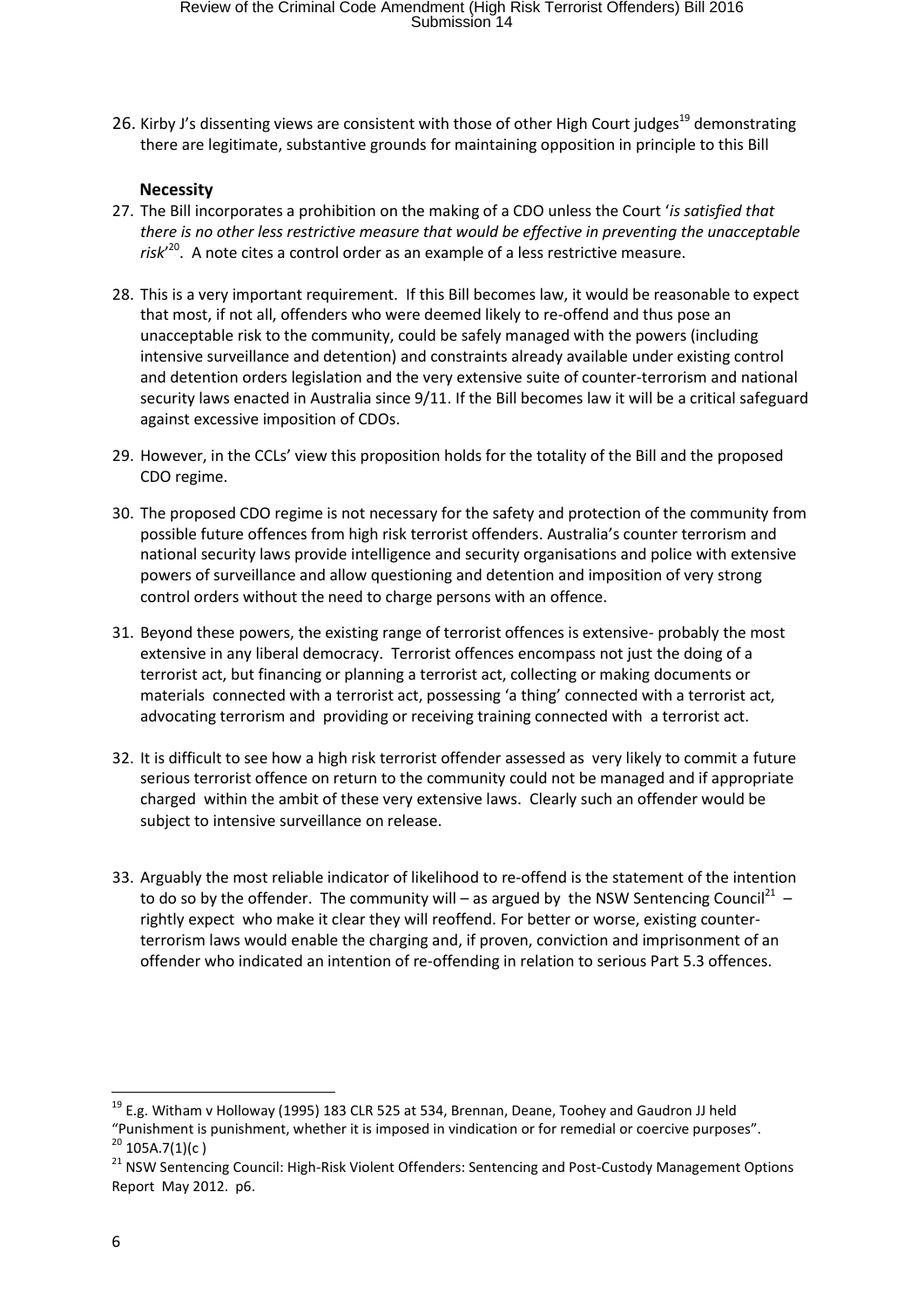## **Effectiveness**

- 34. There is no persuasive evidence that the proposed continuing detention orders regime will achieve the object of ensuring the safety and protection of the community. In the scheme of things terrorist acts are likely to emanate from unknown persons.
- 35. Research suggests the likely outcome of this legislation might more accurately be described as providing false 'comfort' for the community on the basis of perception of increased safety and protection<sup>22</sup>
- 36. It is possible that continued detention beyond the prescribed sentence will have a counterproductive radicalising effect on the offender and on his or her community because of the perceived injustice of the process.
- 37. It is possible that the availability of continuing detention of an offender might provide an easier option for authorities than the provision of serious rehabilitation and de-radicalisation programs during the sentence period.
- 38. While the offenders participation in rehabilitation programs can be taken into account by the Court there is no requirement they be offered.
- 39. The CCLs note the strong concerns expressed by the Lebanese Muslim Association in their submission on this Bill, as to the likely counter-productive outcomes in relation to increased radicalisation and neglect of rehabilitation and de-radicalising programs if this Bill becomes law.  $23$

## **Recommendation 1**

**The CCLs oppose this Bill because it is a serious and unjustified encroachment on the fundamental right to liberty of the person.**

**It is also contrary to longstanding principles underpinning the rule of law. It undermines and distorts the judicial functions in administering justice. It is unnecessary.**

**The Bill should be withdrawn.**

# **Detailed comments on aspects of the Bill**

40. The High Court has validated a similar Queensland law, COAG has endorsed this CDO proposal as part of a nationally consistent counter-terrorism/ national security framework and the Bill has bipartisan support within the Australian Parliament.

The CCLs do not expect our recommendation to withdraw the Bill to be taken up by the PJCIS or the Parliament- at this time. We do however consider the validity of this Bill to be a live issue which will be subject to ongoing legal debate.

**<sup>.</sup>** <sup>22</sup> Tulich

<sup>&</sup>lt;sup>23</sup> The CCLS were provided access to a draft of the Lebanese Muslim Association submission to the PJCIS on this Bill. .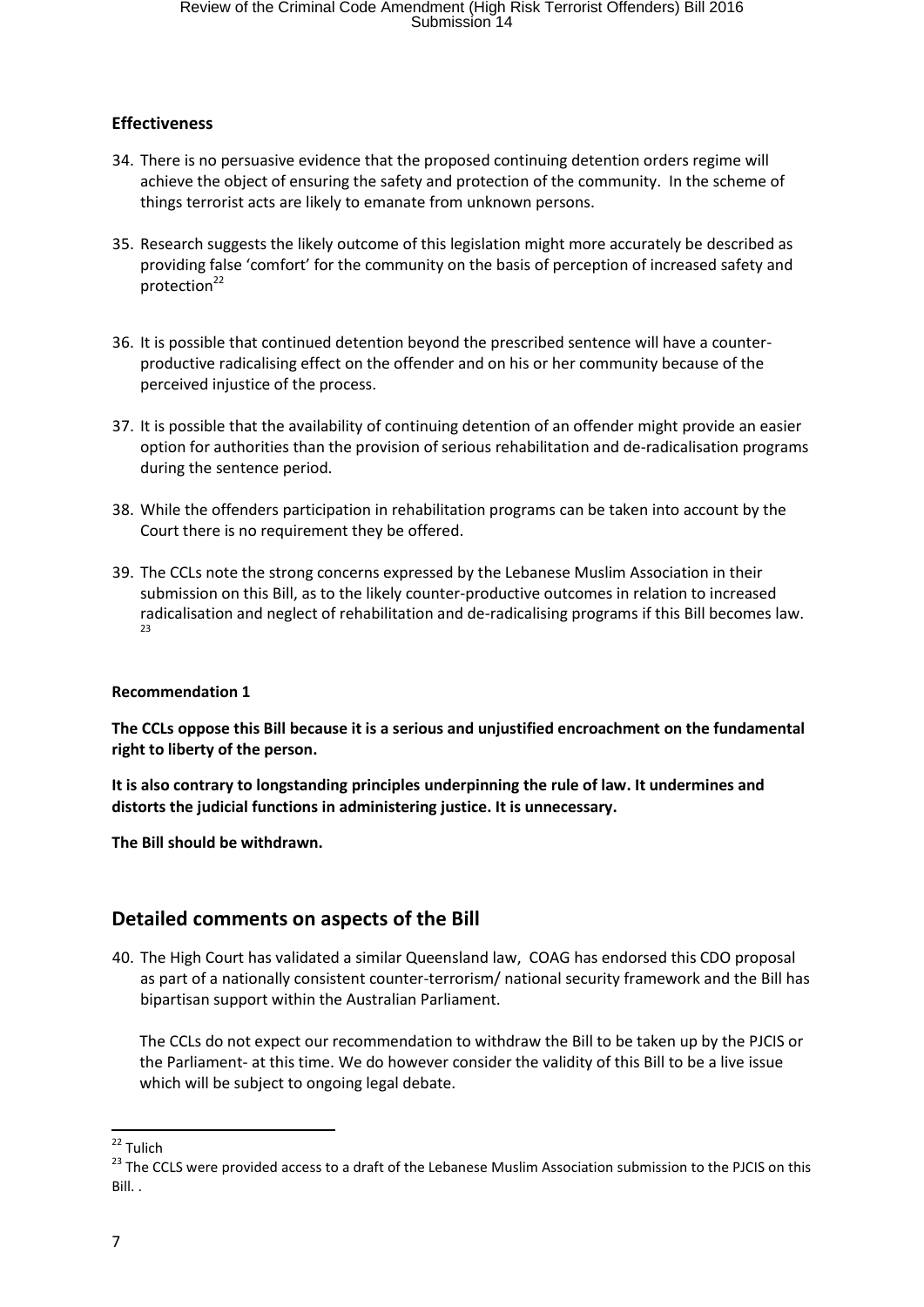- 41. Contrary to arguments in the Explanatory Memorandum, the CCLs consider the Bill seriously and unjustifiably breaches the ICCPR in numbers of aspects.
- 42. The rest of this submission will focus on specific elements of the Bill and will offer suggestions for amendments which we consider will strengthen some of the safeguards.

## **Safeguards and ICCP obligations**

- 43. As a general point, we acknowledge the Bill includes a number of important safeguard provisions both to protect the interests of the offender and to avoid the appearance or reality of arbitrary detention. Some of these are positive and effective. Others are flawed and can be improved. However, key safeguards provisions are unconvincing and appear to be technical manoeuvres to avoid unwarranted breach of our international Human Rights obligations.
- 44. These weaknesses in the safeguards are of major significance and bring into question the central claim of the Compatibility Statement that the provisions of the Bill comply with our international obligations under relevant articles of the ICCP $^{24}$ .

## **Standard of proof**

- 45. In deciding to make a CDO the Court must be 'satisfied to a high degree of probability' that the offender, if released into the community, would pose 'an unacceptable risk'.<sup>25</sup>
- 46. There has been a divergence of views as to the precise meaning of 'satisfied to a high degree of probability 'and 'unacceptable risk' in similar statutes. The former has been interpreted as implying *'*beyond more probably than not'. <sup>26</sup> That is akin to the criminal standard of 'beyond reasonable doubt'. It has also been interpreted as implying less than that: '*the risk may be less likely than not but still be an unacceptable risk.*' 27
- 47. The Victorian Serious Sex Offenders legislation has an inserted definition clarifying the meaning as the lesser standard.<sup>28</sup> The failure to include this provision in the drafting of this Bill may or may not be intentional. It is certainly a positive.
- 48. Given the seriousness of the consequences for the offender if a CDO is made, the standard of proof should be as high as in a criminal court and the necessary degree of risk should be high. This is essential for fairness and justice. It is also a necessary safeguard against CDOs being sought and made for the many or even most offenders rather than for the exceptional high risk offender. This is a likely outcome in any risk averse context.

## **Recommendation 2**

49. **Given that the imposition of a CDO will lead to the detention of a person for up to three years with no restriction on the number of sequential CDOs the standards of proof and level of risk** 

<sup>&</sup>lt;sup>24</sup> The Compatibility Statement recognizes that the Bill engages articles 9, 10, 14 and 17 of the ICCP. HRTO Bill Ex Mem 2016 para 29, p6

 $25$  105A.7(1)(b)

<sup>26</sup> Cornwall v Attorney General *(NSW)* [2007] NSWCA 374, [21].

 $^{27}$ New South Wales v Thomas [2011] NSWSC 118, [16].

 $^{28}$  The Victorian Serious Sex Offenders (Detention and Supervision) Act 2009, S9 and S35.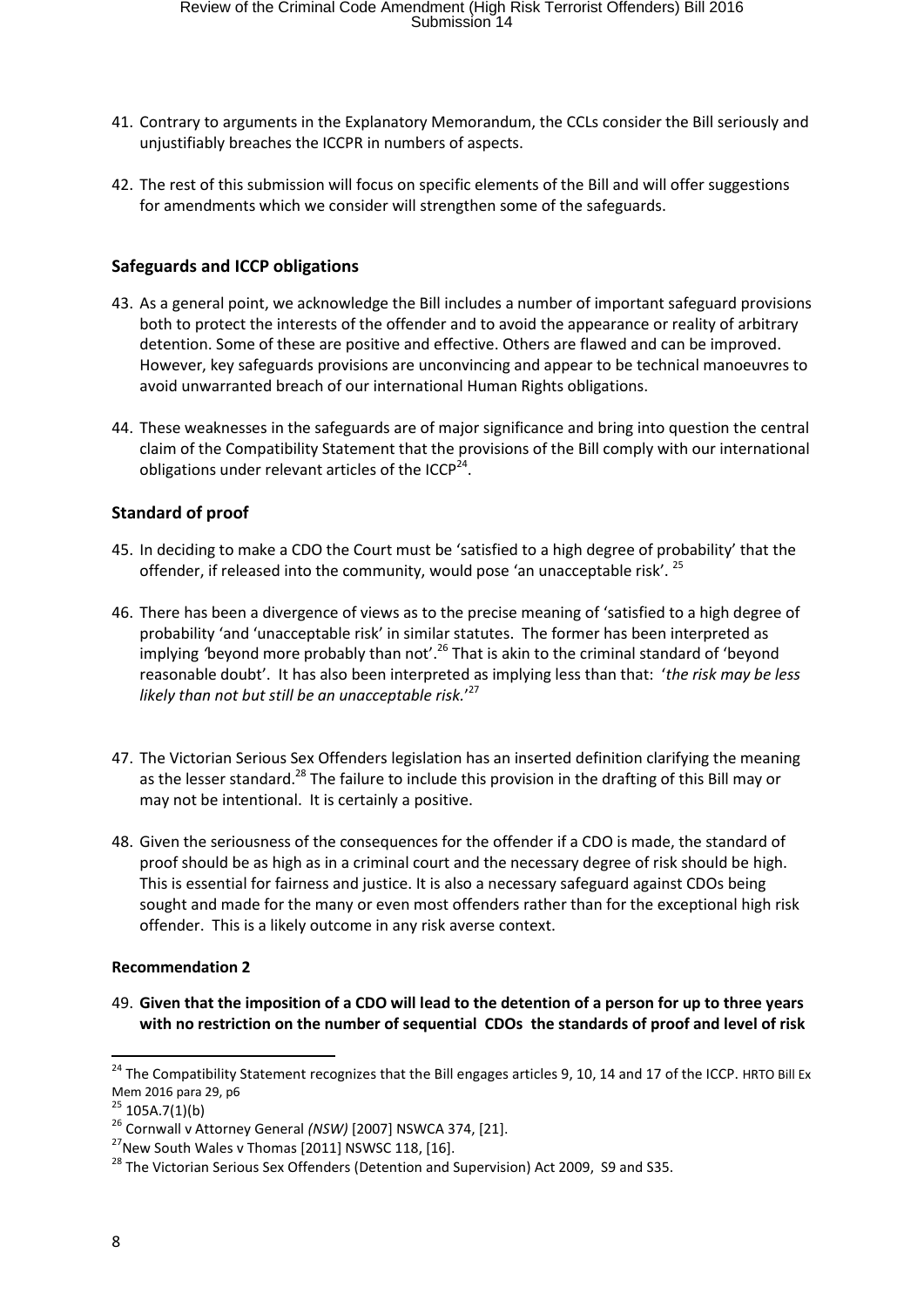**should be amended to 'beyond reasonable doubt' and the 'unacceptable risk' should be clarified as meaning 'beyond more probably than not".** 

#### **Reliability of risk assessment**

- 50. The argument for the validity of the proposed CDO regime relies on a strongly implied assumption that structured and other risk assessment procedures can predict with a high degree of reliability whether a previously convicted offender is highly likely to reoffend in the future. The CCLs are not aware of robust evidence to support this argument but there are many informed statements to the contrary.
- 51. Predictions of future offending by an individual can never be other than inherently problematic whether derived from structured risk assessment tools or other expert opinion. The Human Rights Committee of the United Nations has expressed its views on this in the context of similar Australian legislation:

*"The concept of feared or predicted dangerousness to the community applicable in the case of past offenders in inherently problematic. It is essentially based on opinion as distinct from factual evidence, even if that evidence consists of the opinion of psychiatric experts. But psychiatry is not an exact science" <sup>29</sup>*

52. The move to utilise more structured risk assessment tools to improve reliability of the overall assessment process has not been demonstrated to bring greater surety to predictions of future behaviour.

*"There remains an issue with all the predictive tools in that they have not yet been validated. They were developed, in part, to overcome the perceived and actual weaknesses of an unguided clinical assessment and have been embraced by professionals, psychiatrists and psychologists, as an improvement on an unguided assessment. Nevertheless, it would be an error to attribute a degree of scientific certainty to the tools simply because they deliver an arithmetical outcome. They remain unvalidated. Years will have to pass before a retrospective survey can determine whether and, to what extent, the predictive tools are reliable."<sup>30</sup>*

53. Until there is robust proof that prediction of risk of re-offending is reliable, it is clearly unwarranted to subject prior offenders to lengthy and unrestricted further detention.

## **Recommendation 3**

54. **The PJCIS seek comprehensive advice on current expert viewsand data based research on the reliability of risk assessment tools and procedures to assure itself that they provide an appropriate basis on which to make a decision to impose ongoing imprisonment on an offender.** 

#### **Relevant expert**

55. The Court may appoint a 'relevant expert who is 'competent to assess the risk of a terrorist offender committing a Part 5.3 offence.' The specified list of relevant experts is very open –

<sup>&</sup>lt;sup>29</sup> HR Committee of UN UNCHR Human Rights Committee of the United Nations in Fardon v Australia (UNHRC, Communication No 1629/2007, 18 March 2010)

<sup>&</sup>lt;sup>30</sup> McKechnie J in DPP (WA) v Comeagain [2008] WASC 235 at [20] (22 October 2008.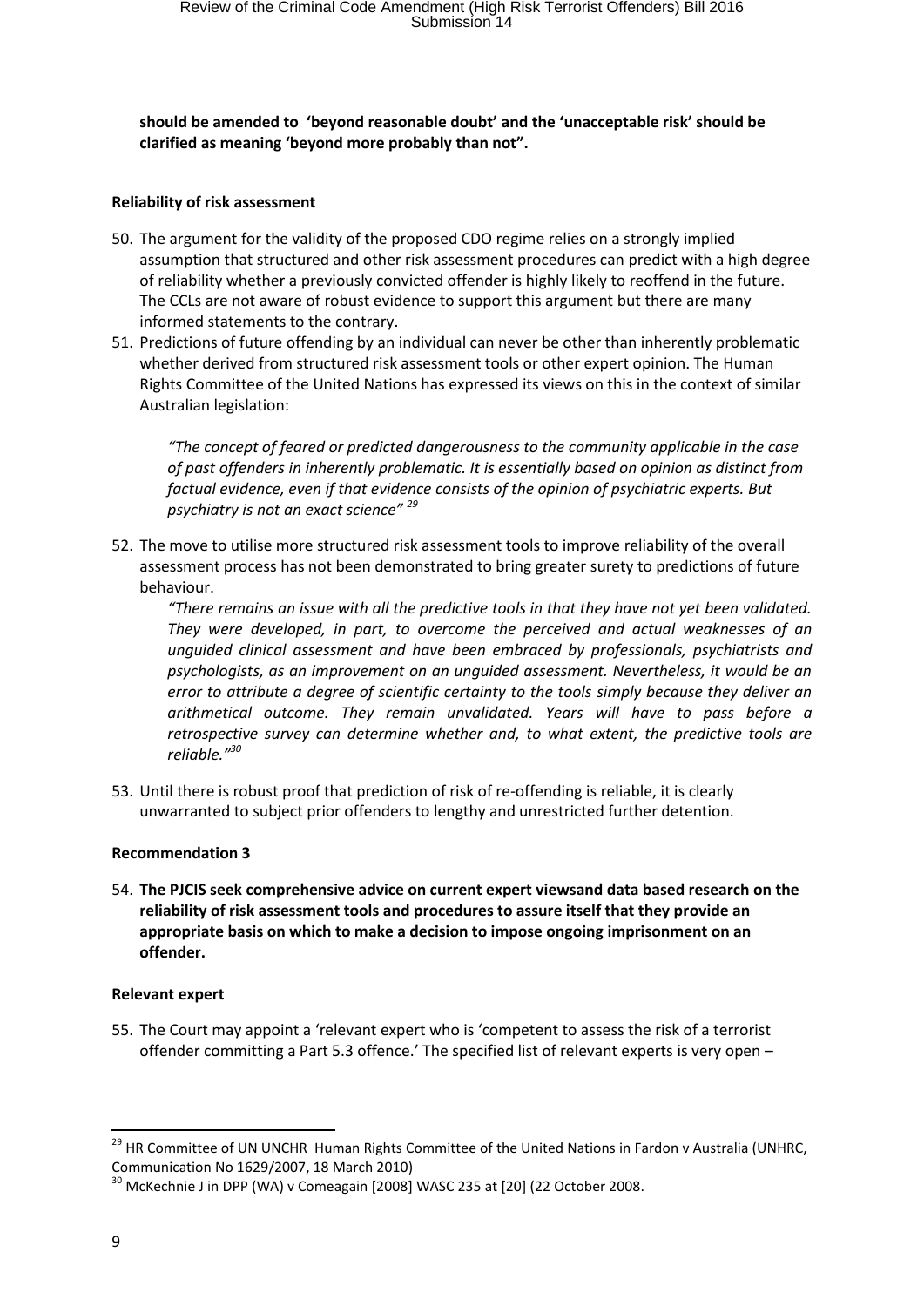ended. It includes any kind of medical practitioners (with specific reference to psychiatrists and psychologists) and 'any other expert.<sup>31</sup>

- 56. There is no clarity as to the range and kind of 'other' expertise that is likely to provide a sound basis for a reliable assessment of the risk of an offender committing a Part 5.3 terrorist offence. It is difficult to think of any experts other than psychiatrists and psychologists likely to have a relevant body of knowledge and experience. Possibly a social worker or person involved in rehabilitation and de-radicalisation programs.
- 57. As it stands, the CCLs have a number of concerns. This open-ended definition of ' competent' expert could exacerbate the inherent imprecision of the risk assessment process.

The definition does not specify that the expert be independent. That could be a problem. Would it be acceptable if the experts are corrections, police or intelligence officers?

There is no provision to allow offenders to have input into the selection of an expert or call their own expert.

These matters should be addressed in the Bill and the Explanatory Memorandum.

#### **Recommendation 4**

58. **The PJCIS give further consideration to clarifying what kind of 'experts' beyond psychiatrists and psychologists are likely to have relevant expertise and experience to be 'competent to assess the risk of a terrorist offender committing a Part 5.3 offence'. Recommendation 5**

**105A.2 should be amended to require the appointed expert to be independent.** 

#### **Recommendation 6**

**105A.2 should be amended to allow the offender to have input into the selection of the expert(s) and/or to have the right to appoint his/her own expert.** 

#### **Access to information**

- 59. The A-G or his delegate may apply to a Supreme Court for a CDO in relation to a person who has been convicted of certain terrorist offences against the Criminal Code and is either serving a sentence of imprisonment for the offence or is subject to a continuing or interim detention order. The application must include 'any report or other document that the applicant intends, at the time of applications, to rely on in relation to the application. 105A.5(3)
- 60. This is a very important safeguard. It should ensure that the offender has access to the information which will be considered by the Court in deciding whether to make a CDO and enable them to put a defence.
- 61. However the specified exceptions to this access<sup>32</sup> are very broad and seriously weaken this safeguard. The offender will not have access to a wide range of intelligence related material. These are likely to be a significant source of information underpinning the A-G's application.

1

 $31$  (105A.2)

 $32 \overline{105A.5(5)}$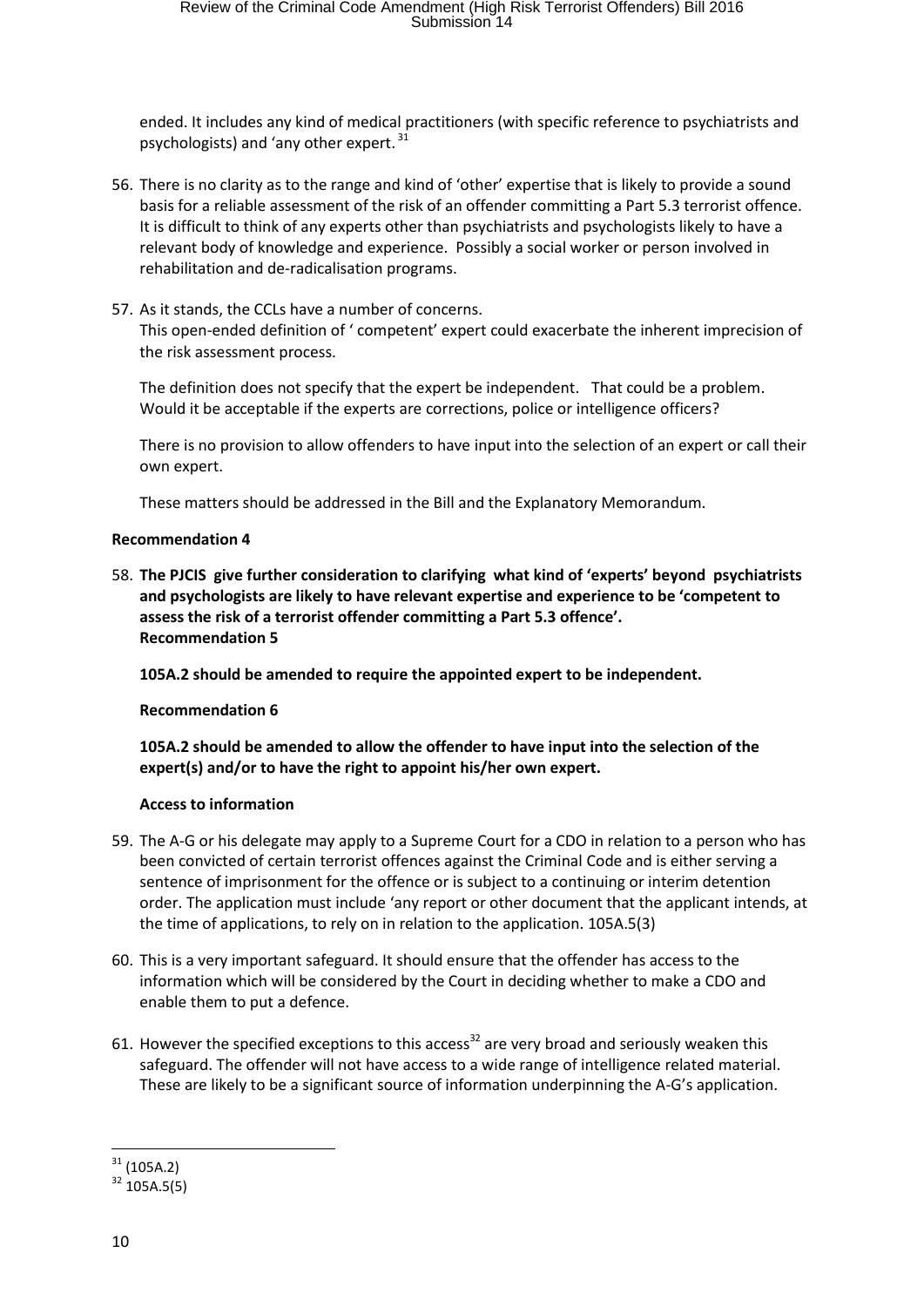62. As it stands the Bill does not ensure an offender will have a fair trial in opposing the application. Given the consequence of a successful application is ongoing imprisonment- this is unacceptable. In our view it is a clear unjustified breach of the ICCP.

### **Recommendation 7**

63. **Section 105A.5(4)(5) relating to the offenders access to information included in the CDO should be amended to ensure the offender has access to all information necessary to challenge the case being made against him/her in the interest of procedural fairness**

#### **Detention – protective and punitive**

- 64. The Compatibility Statement resorts to the much contested notion underpinning recent similar legislation that the imposed further detention does not engage Article 14(7) of the ICCP  $^{33}$ : *This right is not engaged by the Bill as the continued detention of a terrorist offender under the scheme does not constitute additional punishment for their prior offending – the continued detention is protective rather than punitive or retributive. <sup>34</sup>*
- 65. The CCLs have not accepted this notion as credible in relation to any of the continuing detention regimes. It is a fiction to assert that ongoing detention, most likely in the same prison as the offender has served his sentence in, is not a continuing punishment. (This does not mean it cannot be protective also). We reject this conceit in the Bill.

Article 14(7) of the ICCP is certainly engaged and violated by this Bill.

#### **Treatment of an offender under a CDO**

66. The Bill specifies that:

*'terrorist offenders detained in a prison under a continuing detention order or interim detention order must be treated in a way that is appropriate to their status as persons who are not serving a sentence of imprisonment and must not be accommodated or detained in the same area or unit of a prison as persons serving sentences of imprisonment'*. 35

- 67. This is an appropriate safeguard and is consistent with ICCP obligations. This provision is no doubt inserted both for the protection of the offender and to avoid violating the relevant ICCP provision.
- 68. Given the pressures on prison systems across Australia it would be difficult see how this could actually be accommodated in any of them. This is clearly recognised in the drafting of the Bill by the inclusion of expansive exception clauses that make the provision all but meaningless in practice.<sup>36</sup>
- 69. The significance of this safeguard is heightened by the fact that it is practice to keep terrorist offenders under harsh conditions in prison. As the ongoing detention under a CDO is for those who pose a particularly high risk to the community , it is reasonable to presume such persons will be kept under conditions at least as harsh.

 $\overline{a}$ 

<sup>&</sup>lt;sup>33</sup> Article 14(7) provides that no one shall be liable to be tried or punished again for an offence for which he or she has already been finally convicted in accordance with the law and penal procedure of the country

<sup>&</sup>lt;sup>34</sup> HRTO Bill Ex Mem 2016 para 45, p9

<sup>35</sup> HRTO Bill Ex Mem 2016 para 47, P10

 $36$  105A.4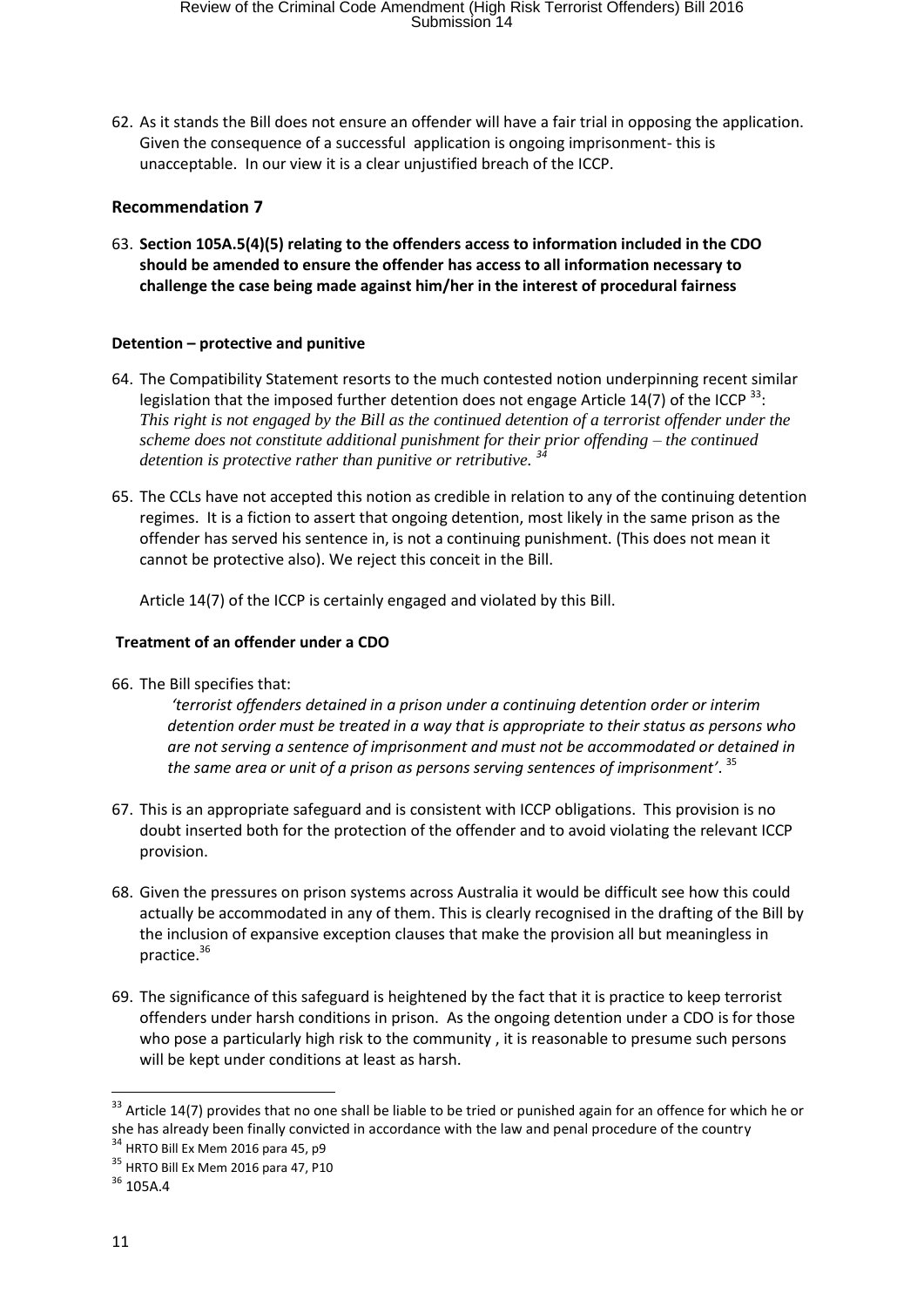70. The CCLs consider it is almost a certainty that the conditions of detention of CDO detainees will inconsistent with the ICCP and with the rights and liberties of a person who is being detained on a presumption of dangerousness.

### **Recommendation 8**

**The PJCIS give further consideration to options for accommodation for CDO detainees more consistent with their status as persons detained beyond their sentenced period.** 

#### **Successive CDOs**

71. While a CDO is limited to a maximum period of three years detention, there is no limit as to the number of consecutive CDOs that can be made for an offender. There is an explicit provision clarifying that the Court may make successive continuing orders.  $37$  This means that the period of detention that can result within the CDO regime is potentially indefinite.

The CCLs consider this to be unreasonable and excessive.

#### **Recommendation 9**

72. **The provision relating to successive CDOs be amended to include a limit on the number that can be made against an individual.** 

## **Concluding comments**

- 73. The CCLs do not endorse this Bill. If it is to proceed we urge the PJCIS to recommend significant amendments to improve the Bill's consistency with fundamental rights and to improve safeguards for CDO detainees.
- 74. We hope this submission assists the Committee in its review process. We welcome the opportunity to provide further input at the public hearing on the  $14<sup>th</sup>$  October.
- 75. This submission was coordinated written on behalf of the joint CCLs by Dr Lesley Lynch (Vice President NSWCCL) with significant input from Michael Stanton (lLberty Victoria), Nicholas Cowdery and Malcolm Ramage(NSWCCL) and Michael Cope (President Queensland CCL) and with general from the Executives of the individual CCLs.

Yours sincerely Therese Cochrane

**Secretary NSW Council for Civil Liberties**  13/10/16

**----------------------------------------------------**

**Contacts in relation to this submission** 

Dr Lesley Lynch VP NSWCCL Lesley.lynch@nswccl.org.au Michael Cope President Qld CCL mcope@mckays.com.au

**<sup>.</sup>**  $37$  105A.7(4)(5)(6)